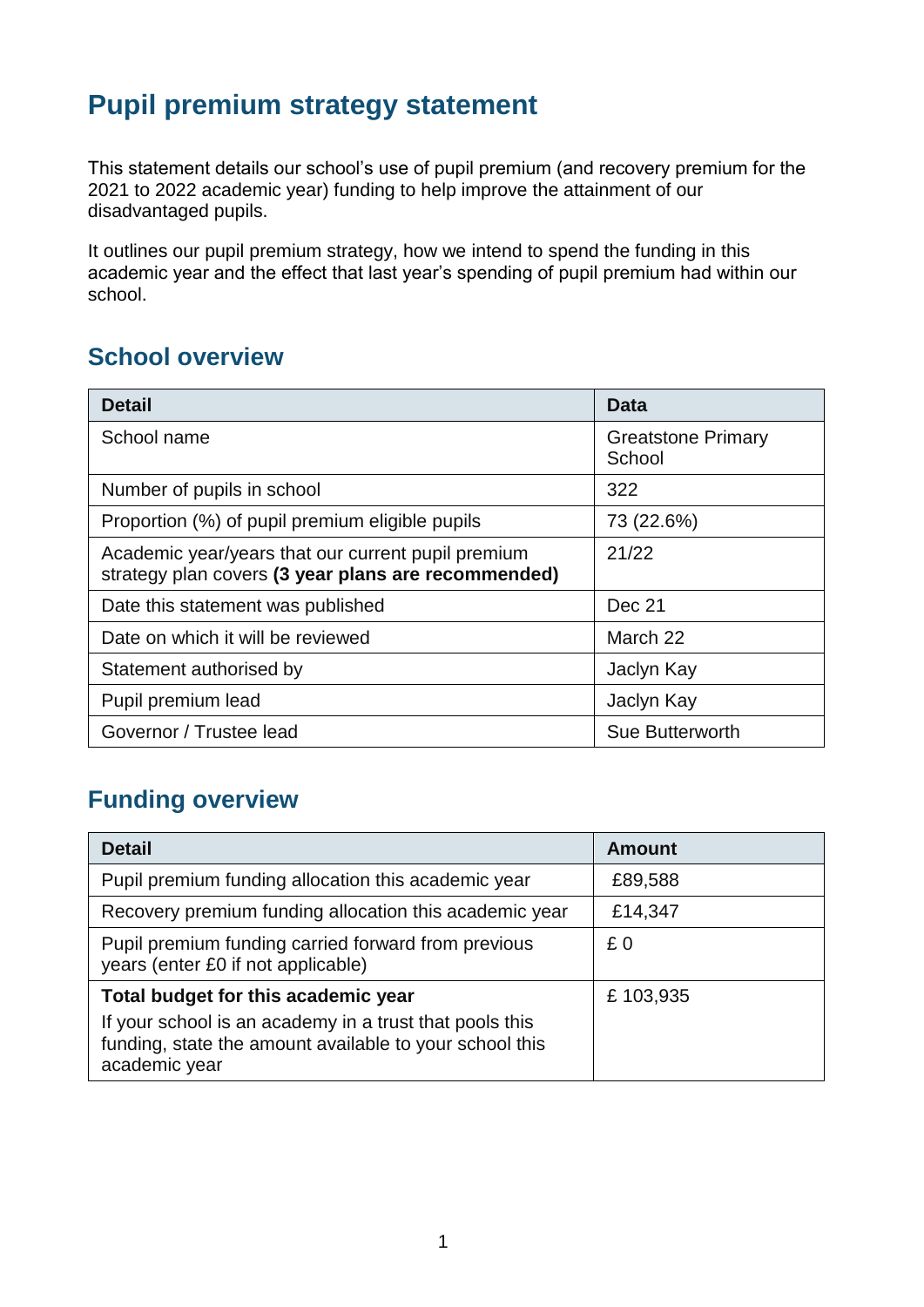# **Part A: Pupil premium strategy plan**

#### **Statement of intent**

At Greatstone Primary school we believe that no child should be left behind, no matter what their background. The purpose of our pupil premium strategy is that every child in our school is supported in order to reach their full potential.

Evidence shows that children from disadvantaged backgrounds generally face extra challenges in reaching their potential at school and often do not perform as well as their peers. Therefore, publicly funded schools in England receive additional funding (pupil premium) from the government to help overcome barriers to learning and improve the progress and outcomes of disadvantaged pupils. For the year 2021-22 they will also receive the Recovery Premium Grant.

When making decisions about using Pupil Premium funding it is important to consider the context of the school and the subsequent challenges faced. This alongside research conducted by the EEF. Common barriers to learning for disadvantaged children can be: less support at home, weak language and communication skills, lack of confidence, more frequent behaviour difficulties and attendance and punctuality issues. There may also be complex family situations that prevent children from flourishing. The challenges are varied and there is no "one size fits all". We will ensure that all teaching staff are involved in the analysis of data and identification of pupils, so that they are fully aware of strengths and weaknesses across the school.

Objectives:

• To narrow the gap between disadvantaged and non-disadvantaged pupils nationally and also within internal school data.

• For all disadvantaged pupils in school to exceed nationally expected progress rates in order to reach Age Related Expectation at the end of Year 6 and thus achieve GCSE's in English and Maths.

• Disadvantaged and vulnerable pupils to access first-hand experiences in line with their peers.

To do this we will:

• Ensure that teaching and learning opportunities meet the needs of all the pupils.

• Ensure that appropriate provision is made for pupils who belong to vulnerable groups.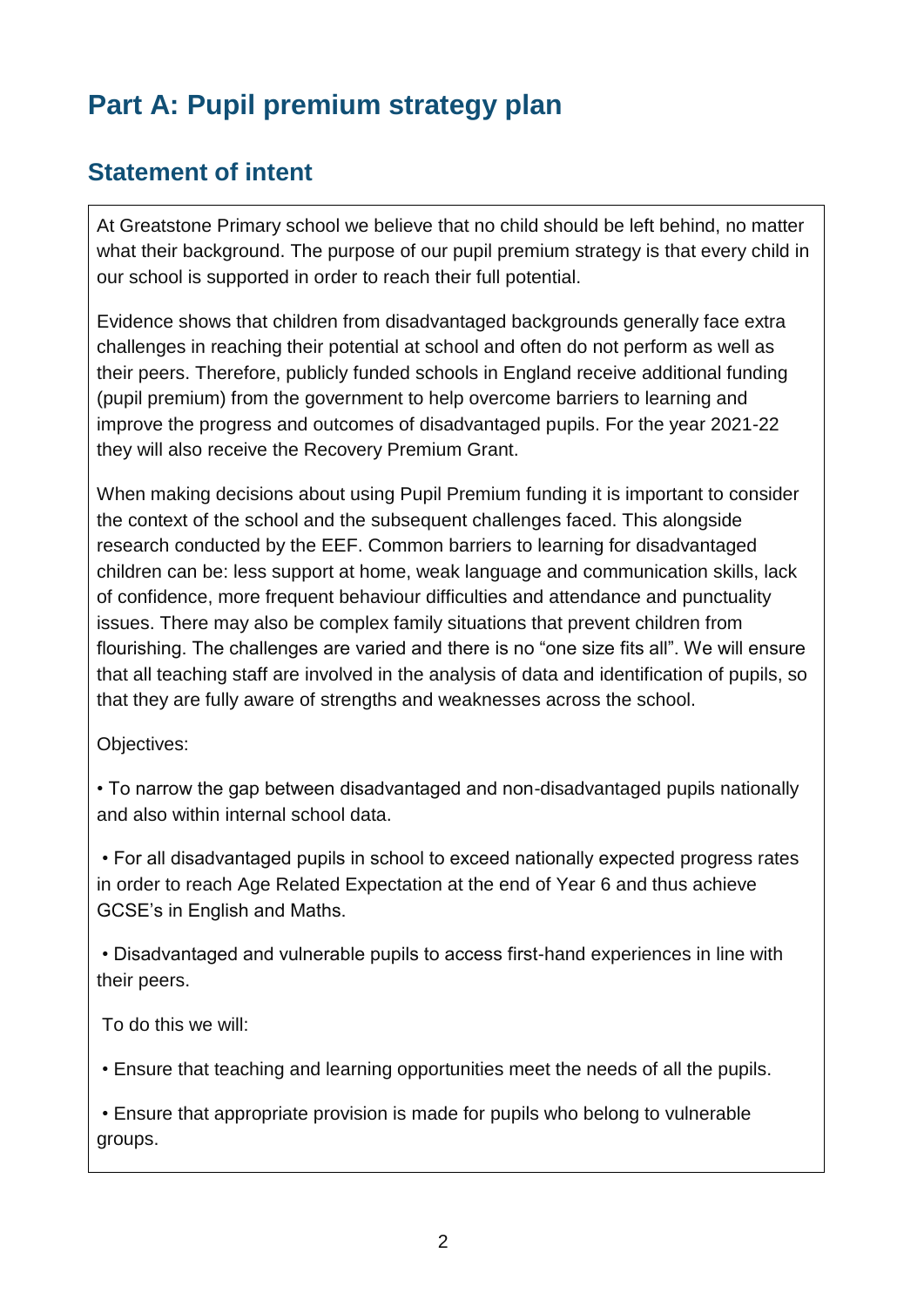• Ensure that pupil premium funding will be allocated following a needs analysis which will identify priority classes, groups or individuals.

• Ensure disadvantaged and vulnerable pupils access enrichment activities free of charge.

• Identify and address other barriers to learning such as attendance and emotional well being.

### **Challenges**

This details the key challenges to achievement that we have identified among our disadvantaged pupils.

| <b>Challenge</b><br>number | <b>Detail of challenge</b>                                                                                                                                                                                                                                  |
|----------------------------|-------------------------------------------------------------------------------------------------------------------------------------------------------------------------------------------------------------------------------------------------------------|
|                            | Speech and language - Gaps have been identified throughout the<br>school in language skills. Whilst these are most apparent in R<br>assessments have shown there is an issue throughout the school, this<br>need has been heightened through the lockdowns. |
| $\mathcal{P}$              | Attendance, including punctuality – the attendance of our disadvantaged<br>pupils is well below that or non-disadvantaged and national average.                                                                                                             |
| 3                          | Emotional well-being since lockdown we have seen children's emotional<br>health needs requiring more support.                                                                                                                                               |
| 4                          | Behaviour for learning across the school either directly or indirectly<br>through the behaviour of others. Behaviour for learning is of concern.<br>Children are struggling to self-regulate.                                                               |
| 5                          | 28% of Pupil Premium children also have SEND                                                                                                                                                                                                                |

### **Intended outcomes**

This explains the outcomes we are aiming for **by the end of our current strategy plan**, and how we will measure whether they have been achieved.

| <b>Intended outcome</b>                                                                       | <b>Success criteria</b>                                                                                                           |
|-----------------------------------------------------------------------------------------------|-----------------------------------------------------------------------------------------------------------------------------------|
| Improved oral language skills and<br>vocabulary, particularly for the<br>disadvantaged pupils | We will see increased engagement in all<br>lessons, language link data will show an<br>improvement across the year.               |
| Improved attendance for disadvantaged<br>pupils                                               | Parents to understand the importance of<br>sending their children to school every<br>day. Increased communication with<br>school. |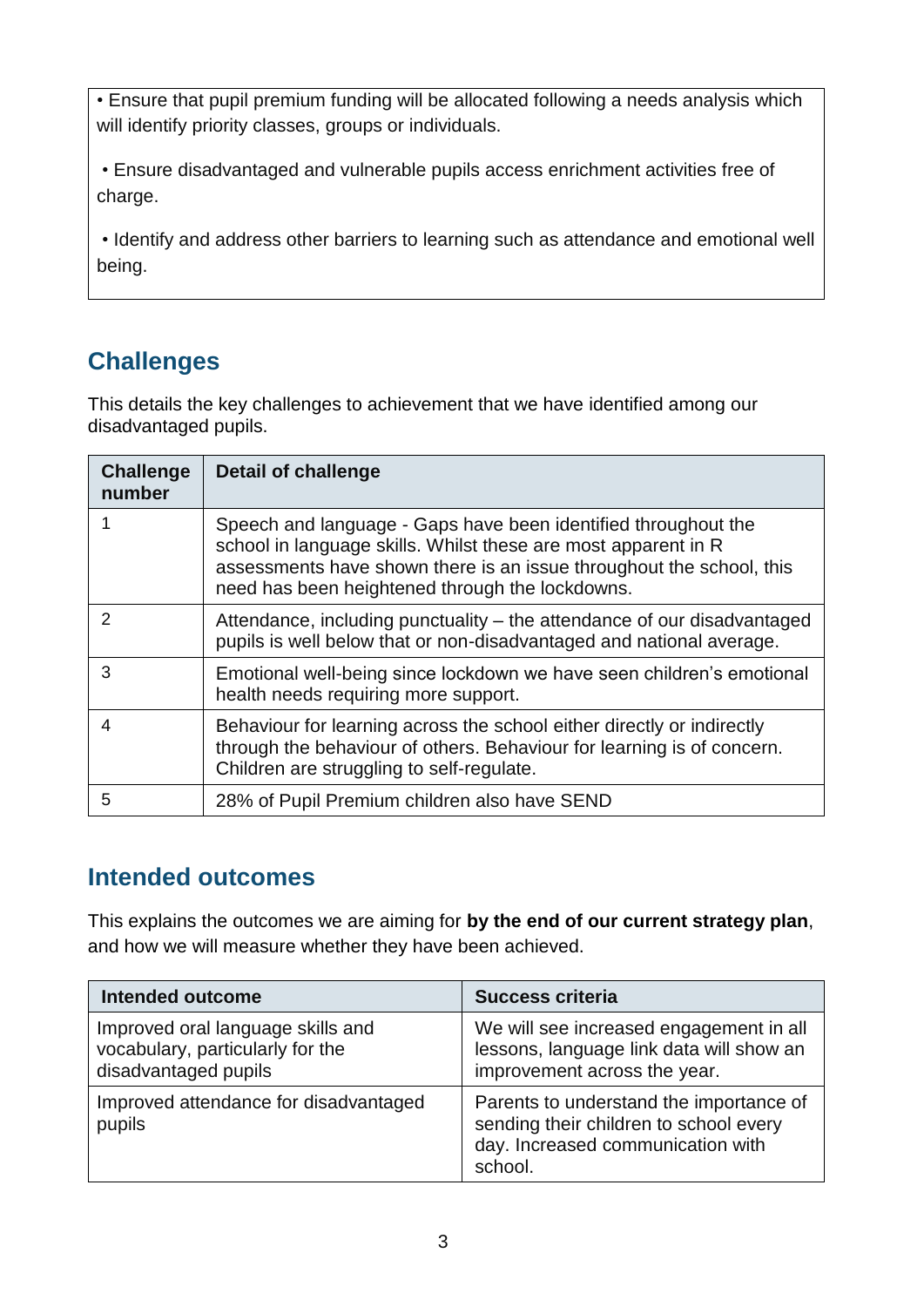| Emotional well being needs are met by<br>increasing parental engagement and<br>support of the school and their child's<br>learning. | Children are coming to school ready to<br>learn. Parents are communicating any<br>problems to staff.                                                 |
|-------------------------------------------------------------------------------------------------------------------------------------|------------------------------------------------------------------------------------------------------------------------------------------------------|
| Disadvantaged children enjoy a wide<br>range of enrichment activities                                                               | Sports and forest school clubs are<br>offered to disadvantaged children first.<br>High uptake will lead to better outcomes<br>for children in class. |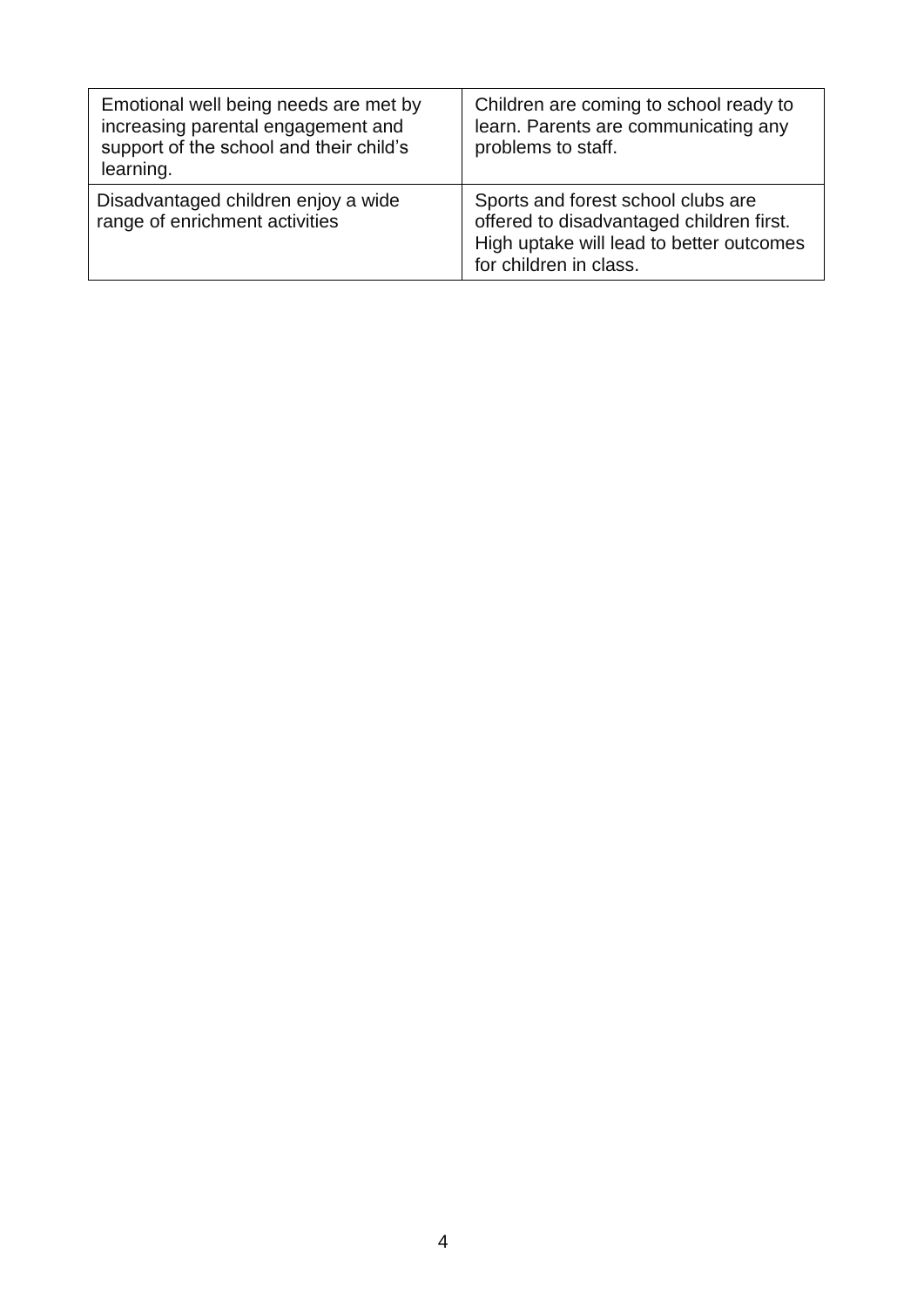### **Activity in this academic year**

This details how we intend to spend our pupil premium (and recovery premium funding) **this academic year** to address the challenges listed above.

#### **Teaching (for example, CPD, recruitment and retention)**

Budgeted cost: £5000

| <b>Activity</b>                       | <b>Evidence that supports this</b><br>approach                                       | <b>Challenge</b><br>number(s)<br>addressed |
|---------------------------------------|--------------------------------------------------------------------------------------|--------------------------------------------|
| EEF embedding<br>formative assessment | <b>Embedding Formative Assessment   EEF</b><br>(educationendowmentfoundation.org.uk) | 1,4,5                                      |
|                                       |                                                                                      |                                            |

#### **Targeted academic support (for example, tutoring, one-to-one support structured interventions)**

Budgeted cost: £ *50,000*

| <b>Activity</b>                                                                                                                                                                                                                                                                                       | <b>Evidence that supports this</b><br>approach                                  | <b>Challenge</b><br>number(s)<br>addressed |
|-------------------------------------------------------------------------------------------------------------------------------------------------------------------------------------------------------------------------------------------------------------------------------------------------------|---------------------------------------------------------------------------------|--------------------------------------------|
| Specific PP teacher<br>to enable small group<br>work teaching across<br>the school to raise the<br>attainment of<br>disadvantaged pupils<br>FFT used to set<br>challenging targets<br>for individual pupils<br>seasonally.<br>PPMs to track<br>attainment and<br>progress and identify<br>next steps. | <b>Pupil Premium Guidance iPDF.pdf</b><br>(educationendowmentfoundation.org.uk) | 1,3,5                                      |
| The language link<br>intervention program<br>will be used robustly.<br>Teachers will receive<br>release time for training<br>and implementation.                                                                                                                                                      | Oral language interventions   EEF<br>(educationendowmentfoundation.org.uk)      | 1                                          |
| Purchase of a DFE<br>validated phonic<br>scheme Choosing a                                                                                                                                                                                                                                            | <b>Phonics   EEF</b><br>(educationendowmentfoundation.org.uk)                   | 1                                          |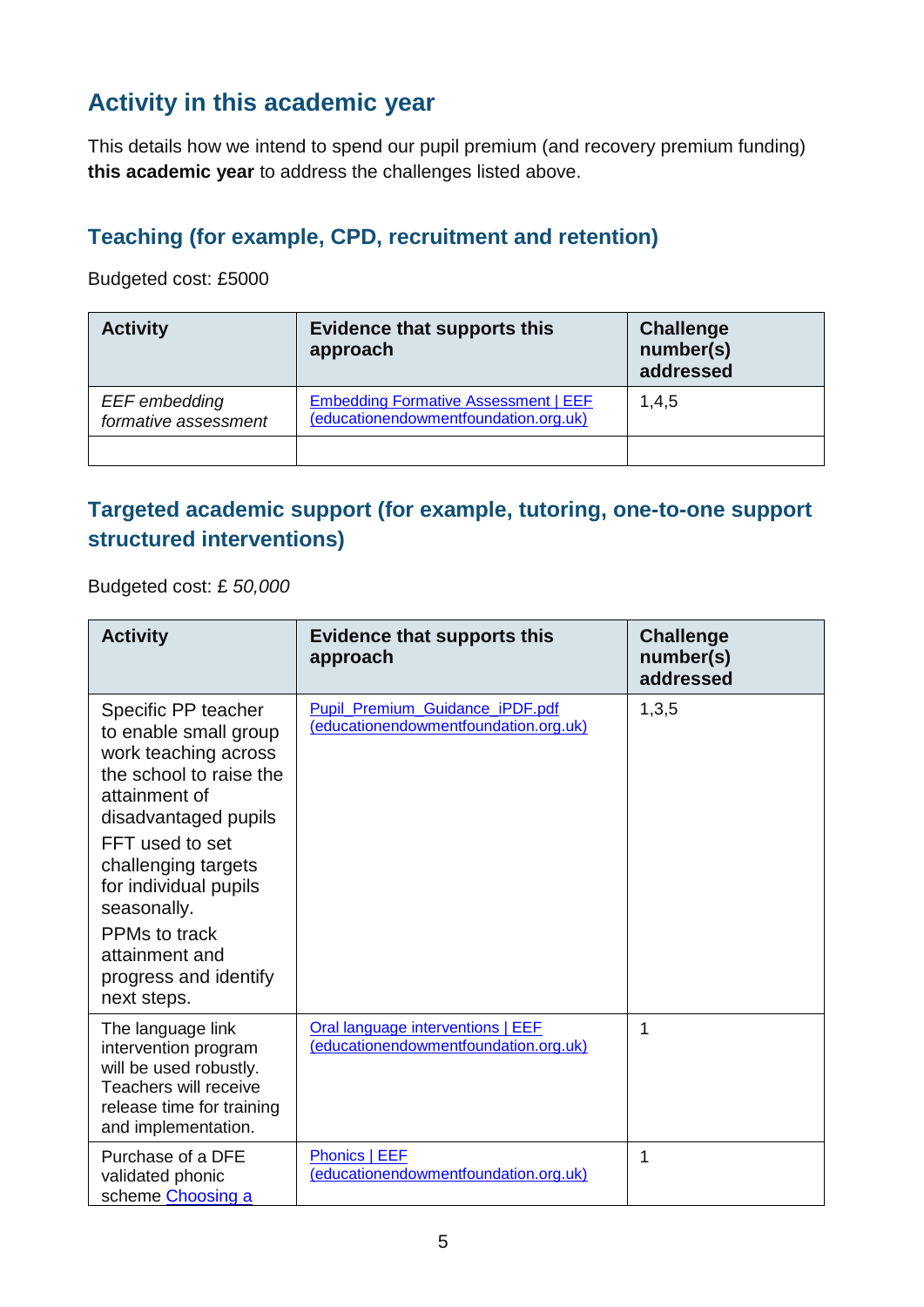| phonics teaching<br>programme - GOV.UK<br><u>(www.gov.uk)</u>                                                                                                              |                                                                                       |       |
|----------------------------------------------------------------------------------------------------------------------------------------------------------------------------|---------------------------------------------------------------------------------------|-------|
| Social and emotional<br>approaches to be<br>embedded into routine<br>practices within the<br>classroom and<br>supported by<br>professional<br>development and<br>training. | <b>EEF</b> Social and Emotional Learning.pdf<br>(educationendowmentfoundation.org.uk) | 3,4   |
| Introduction of outdoor<br>learning for all and an<br>extra curricular club<br>specifically for<br>disadvantaged children                                                  | Outdoor adventure learning   EEF<br>(educationendowmentfoundation.org.uk)             | 2,3,4 |
| TA's deliver specific<br>interventions for<br>individuals as identified<br>on personalised plans<br>for example; emotional<br>regulation, lego therapy                     | <b>EEF</b> Social and Emotional Learning.pdf<br>(educationendowmentfoundation.org.uk) | 3,4,5 |

### **Wider strategies (for example, related to attendance, behaviour, wellbeing)**

Budgeted cost: £ *30,000*

| <b>Activity</b>                                                                                             | <b>Evidence that supports this</b><br>approach                                                               | <b>Challenge</b><br>number(s)<br>addressed |
|-------------------------------------------------------------------------------------------------------------|--------------------------------------------------------------------------------------------------------------|--------------------------------------------|
| Attendance officer to<br>promote and support<br>good attendance in<br>disadvantaged<br>pupils.              | Parental engagement   EEF<br>(educationendowmentfoundation.org.uk)                                           | $\overline{2}$                             |
| Attendance officer to<br>support<br>disadvantaged<br>families to positively<br>engage with school.          | <b>Working with Parents to Support Children's</b><br>Learning   EEF<br>(educationendowmentfoundation.org.uk) | 2,3                                        |
| Additional teacher to<br>facilitate small group<br>teaching in identified<br>gaps within the<br>curriculum. | <b>Small group tuition   EEF</b><br>(educationendowmentfoundation.org.uk)                                    | 5                                          |
| Breakfast club                                                                                              | Magic Breakfast   EEF<br>(educationendowmentfoundation.org.uk)                                               | 2,3                                        |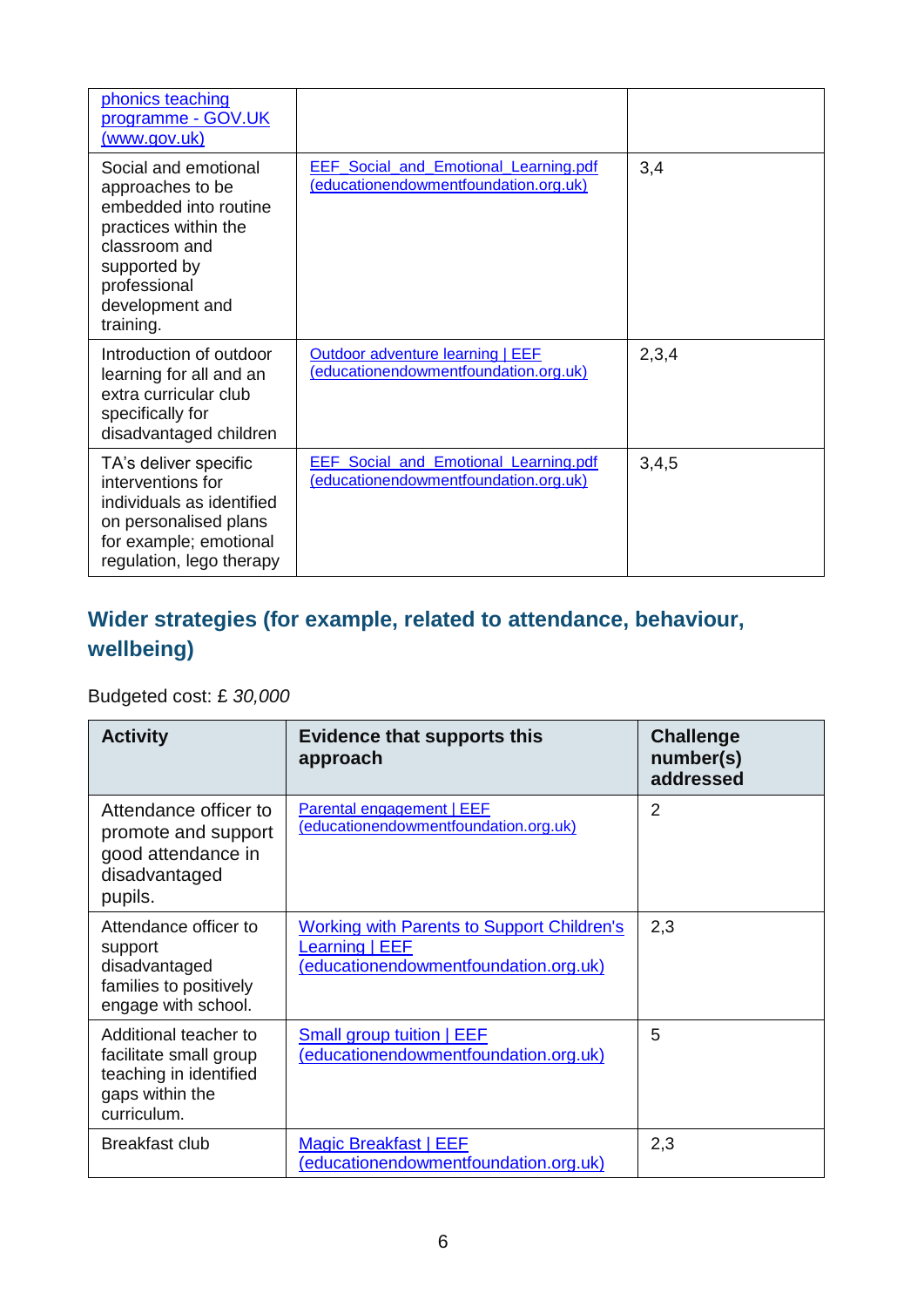| Companies brought in<br>to perform<br>plays/workshops eg<br>music and history.                                 | https://assets.publishing.service.gov.uk/go<br>vernment/uploads/system/uploads/attachm<br>ent data/file/963625/Research for EIF fr<br>amework_updated_references_22_Feb_2 | 1,3,4,5 |
|----------------------------------------------------------------------------------------------------------------|---------------------------------------------------------------------------------------------------------------------------------------------------------------------------|---------|
| Continue to improve<br>the range of after<br>school activities<br>including outdoor<br>learning                | 021.pdf                                                                                                                                                                   |         |
| Sports events are<br>promoted and PP<br>children are actively<br>encouraged to attend<br>via phone calls home. |                                                                                                                                                                           |         |

# **Total budgeted cost: £** *85,000*